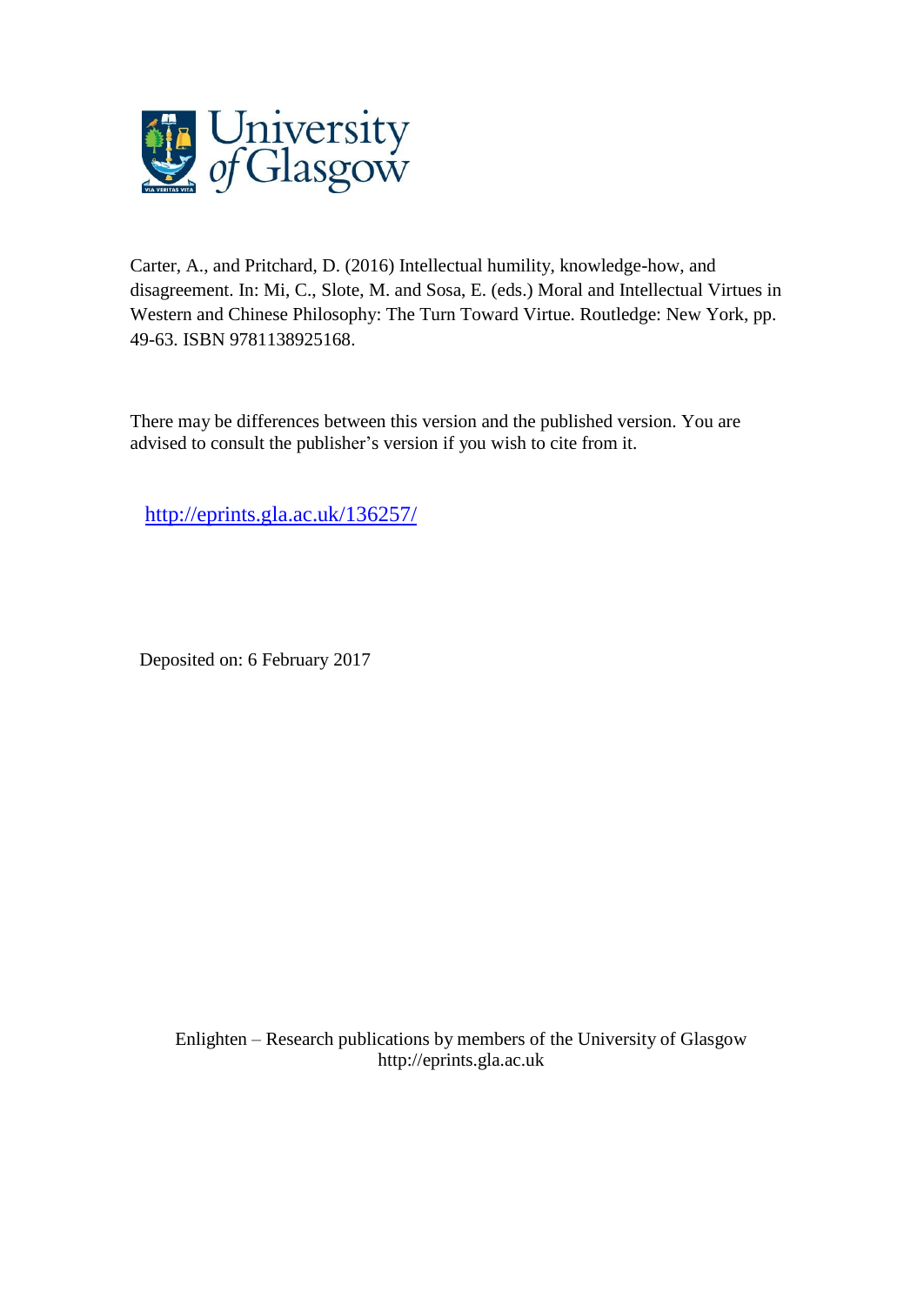# INTELLECTUAL HUMILITY, KNOWLEDGE-HOW, AND DISAGREEMENT

#### J. Adam Carter *&* Duncan Pritchard

*University of Edinburgh* 

ABSTRACT. A familiar point in the literature on the epistemology of disagreement is that in the face of disagreement with a recognised epistemic peer the epistemically virtuous agent should adopt a stance of *intellectual humility*. That is, the virtuous agent should take a conciliatory stance and reduce her commitment to the proposition under dispute (e.g., Elga 2007; Feldman 2004; Christensen 2007). In this paper, we ask the question of how such intellectual humility would manifest itself in a corresponding peer disagreement regarding knowledge-how. We argue that while it is relatively straightforward to recast this debate in terms of a reductive intellectualist account of knowledge-how (e.g., Stanley *&* Williamson 2001; Stanley 2011*a*; 2011*b*; Brogaard 2008; 2009; 2011), whereby knowledge-how just is a matter of having a particular propositional attitude, the issue becomes more complex once we turn to anti-intellectualist positions (e.g., Ryle 1945; 1949; Poston 2009; Carter *&* Pritchard 2013; 2014). On these views, after all, such a disagreement won't be just a matter of disagreeing about the truth of a proposition. Accordingly, to the extent that some kind of conciliation is plausibly required of the virtuous agent in the face of a recognised peer disagreement, this conciliation will not consist simply in belief revision. We propose a novel way to address this problem. We claim that what is required of the epistemically virtuous agent when confronted with peer disagreement regarding knowing how to *φ* is that thereafter she should be disposed to employ her way of *φ*-ing across a *narrower range of practical circumstances* than beforehand. Moreover, just as an agent needs to call on her intellectual virtues in order to determine the extent of conciliation required in an ordinary case of epistemic peer disagreement, so the intellectual virtues will play an important role in determining this shift in dispositions to *φ* that occurs as regards epistemic peer disagreement about knowledge-how.

# 1. DISAGREEMENT AND INTELLECTUAL HUMILITY

Disagreements are pervasive. In some cases, they are significant from the perspective of practical action—e.g., disagreement can constitute practical obstacles to accomplishing our objectives.<sup>1</sup> But disagreements can also be significant from the perspective of what we should *believe.* In particular, it is widely held by epistemologists that if you believe that some proposition  $p$  is true, then when someone else maintains that  $p$  is false, this can (in some circumstances) be relevant for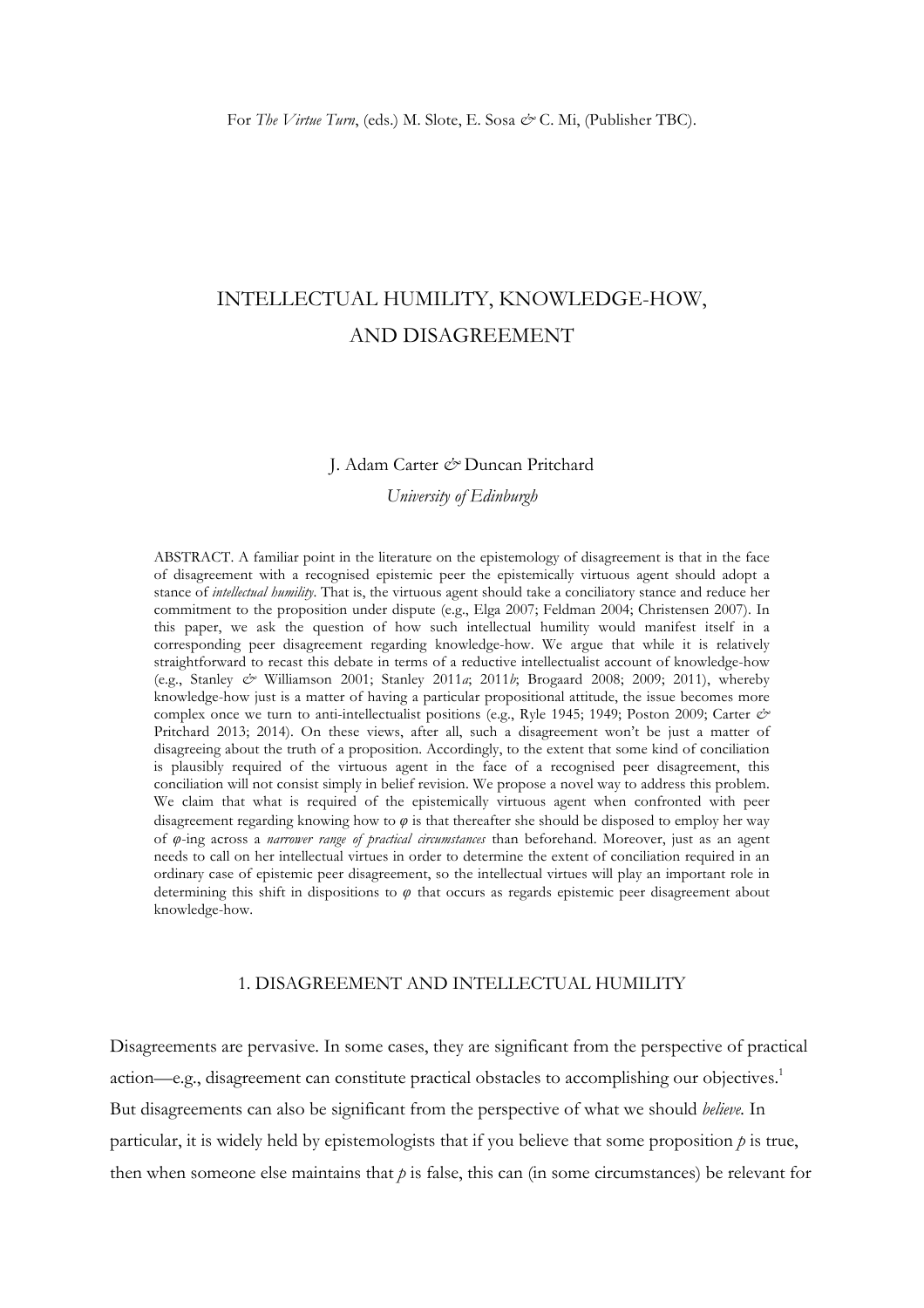the purposes of whether you should continue believing *p* to the same extent (where the 'should' here is broadly the should of *epistemic* rationality). 2

The general statement that disagreements can matter, epistemically, needs some refining. This is because no one thinks that just *any* disagreement should be epistemically significant. To make this point concrete, just suppose that leading theoretical physicist Stephen Hawking believes a certain proposition about black holes—call this proposition 'H'. Now suppose Hawking were to find out that an untrained, first-year pupil of his purports to disagree with him about H. Is this discovered disagreement rationally significant for Hawking in the sense that, from an epistemic point of view, Hawking should now be *less* confident now than he was before, that H is correct?

It's hard to see how. There are a number of things that we might be inclined to say here, but a very natural observation is that Hawking and the first-year student do not seem, prior to their disagreement, equally poised to be right. More specifically, it seems obvious that Hawking differs substantially from his interlocutor in that: (i) he has more evidence about whether H is true; and also, (ii) he has considerably greater cognitive ability in the arena of theorizing about matters such as H than does his student. It seems precisely because of these asymmetries that Hawking would be well within his rights to regard the pupil not as an *epistemic peer* with regard to the subject matter in question, but rather as his *epistemic inferior*, at least in this regard. 3 Furthermore, in light of justifiably regarding his pupil as an epistemic inferior with regard to H, it seems that Hawking is going to be epistemically blameless in simply carrying on believing H to the very same extent as before, even though his first-year pupil (perhaps even adamantly) disagrees with him.<sup>4</sup>

Suppose however, that we change the details of the scenario a bit. Let's keep everything else the same, but swap the first-year student for someone with (considerably) greater cognitive ability and evidence about black holes. Suppose, for example, that Hawking learns that renowned theoretical physicist (and frequent collaborator and co-author with Hawking) Roger Penrose disagrees with Hawking about whether H is true. It seems initially compelling that, in a situation like this, Hawking is not going to be equally blamelessness were he to simply—after learning that Penrose disagrees with him—carry on believing H to just same extent as before, when the disagreement was with his pupil. After all, Penrose, unlike the pupil, plausibly is an epistemic peer with Hawking in this respect, someone who (prior to the dispute) Hawking will have regarded on the basis of Penrose's evidence and abilities—to be (roughly) just as well poised to be right on black-hole related matters as Hawking himself.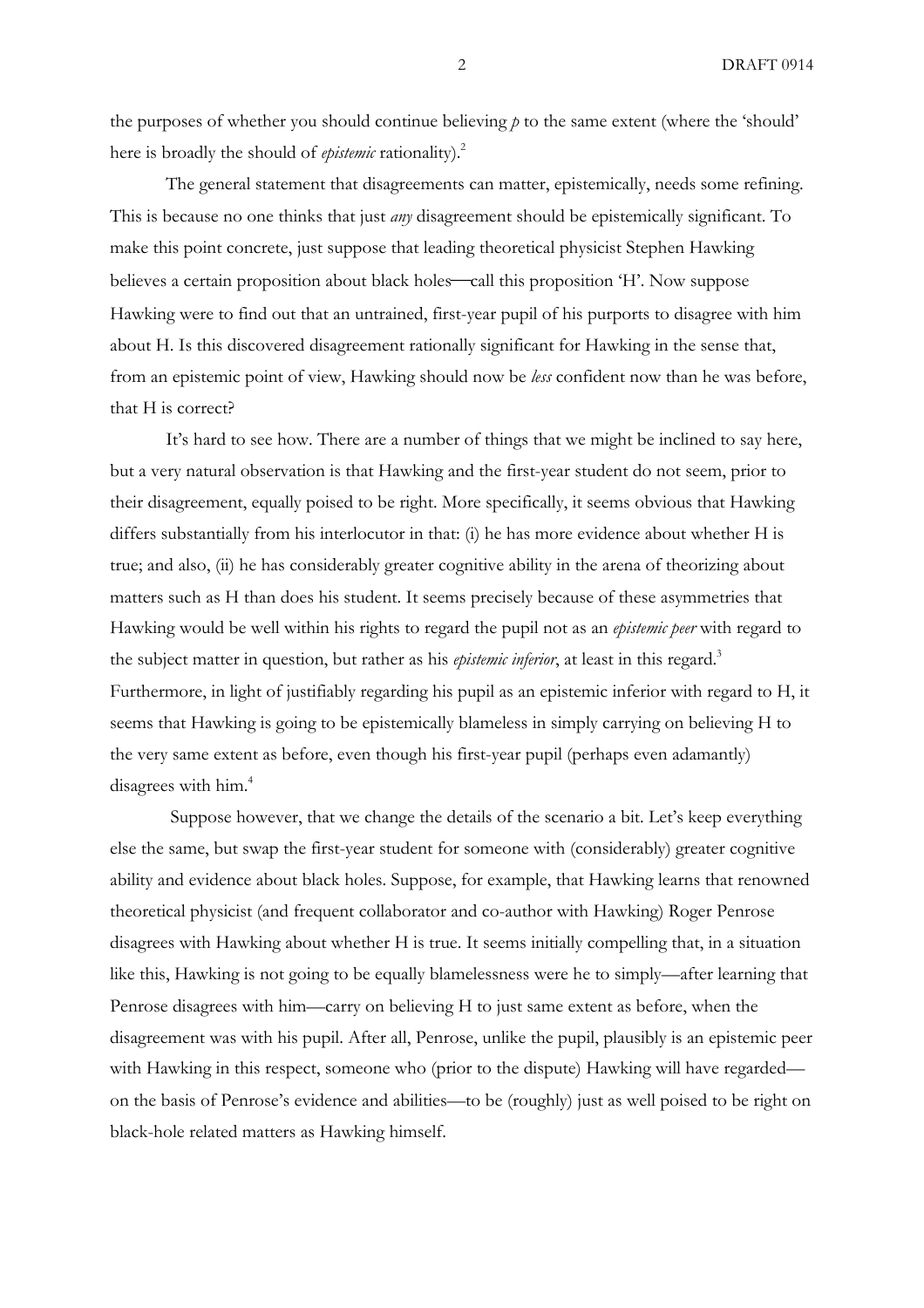A widely shared insight in the disagreement literature is that, in the face of a disagreement with a recognised epistemic peer (such as between Hawking and Penrose), the epistemically virtuous agent should adopt a stance of *intellectual humility*—that is, a stance where one exhibits some measure of epistemic deference by reducing one's initial confidence in the matter in contention.<sup>5</sup> There is, to be sure, plenty of in-house dispute amongst those who share this broad insight just *what* this will involve. According to one particularly strong way to flesh out the insight, advanced by Adam Elga (2007), you should give *equal weight* to the view of your recognised epistemic peer as you do to your own view. In practice, this would mean that Hawking and Penrose should rather dramatically reduce their confidence in the target proposition, ultimately 'splitting the difference'. For Richard Feldman (2007), in contrast, the eventual result would be a withholding of judgement, by both parties.<sup>6</sup>

Even many opponents of stances as concessionary as Elga's and Feldman's, however, submit that under some circumstances discovering that a recognised epistemic peer disagrees with you is epistemically significant in the following sense: that you should no longer be just as confident with regard to the matter in question as before. <sup>7</sup> As this line of thinking goes, the intellectually virtuous agent should thus exhibit *some* degree of epistemic humility in these circumstances. For the purposes of what follows, we shall leave open just how much conciliation this involves.

# 2. INTELLECTUALISM, ANTI-INTELLECTUALISM AND KNOW-HOW DISAGREEMENTS

Debates in social epistemology about peer disagreement uniformly concern *propositional*  disagreements, where what is disagreed about is the truth of some target proposition. <sup>8</sup> For example, in one much-discussed case offered by David Christensen (2007) involving 'mental math', the object of dispute is whether an individual's share of a restaurant bill is \$43.<sup>9</sup> One party thinks that it is, another thinks that it is not. Against the background where cases of like this are the point of focus, philosophical questions about the extent of intellectual humility that is called for in the face of recognised epistemic peer disagreement are naturally cast within the familiar language of belief revision—i.e., to what extent should one revise one's epistemic stance, with respect to the *proposition* is dispute?

But just as many disagreements we find in epistemic practice are disagreements about (say) *whether* something is so (and so, about whether some proposition  $p$  is true),<sup>10</sup> other equally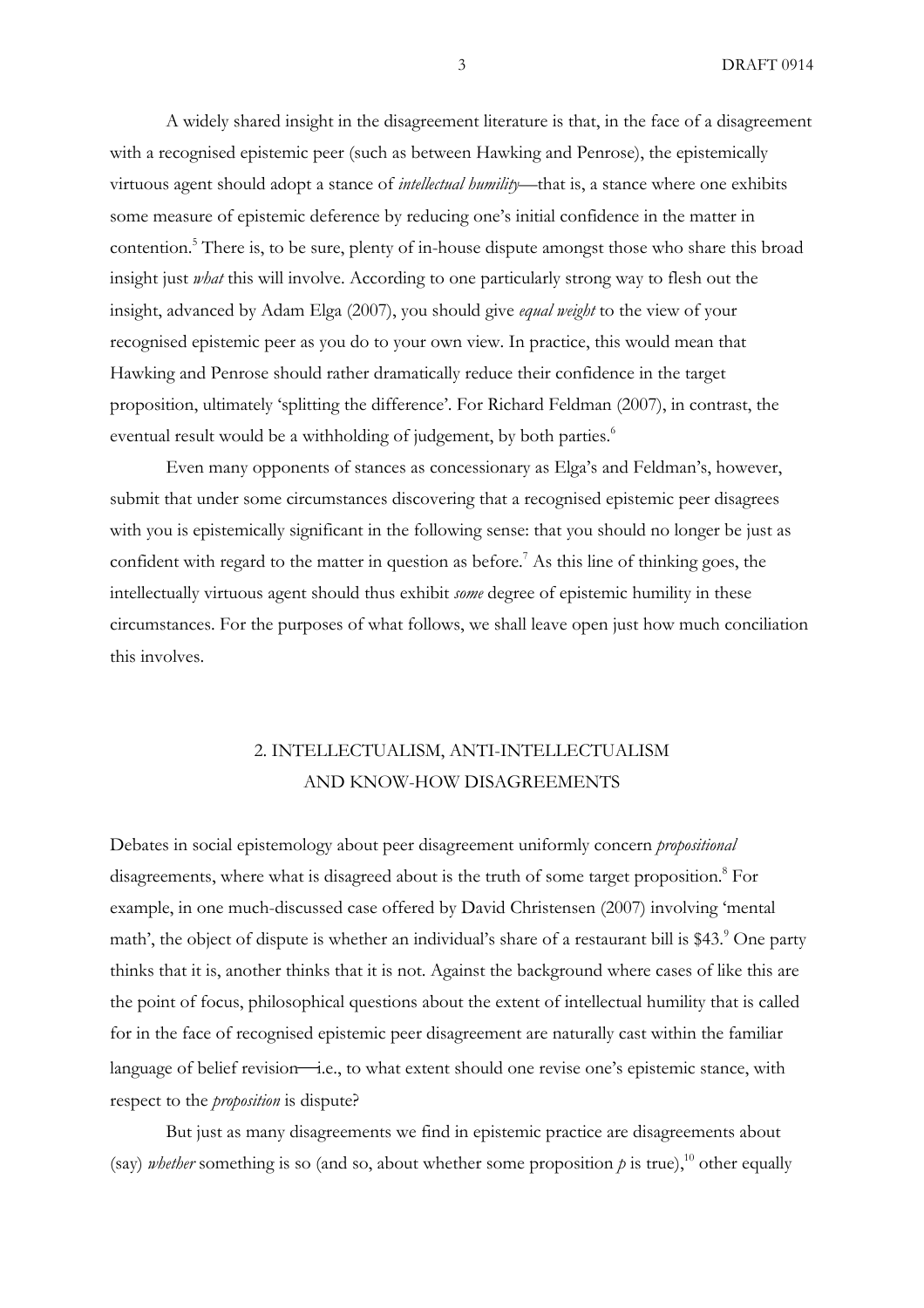genuine disagreements are about *how to do things*—e.g., *how to*  $\phi$ —and some of these disagreements (just like any other disagreements) will feature recognised epistemic peers. <sup>11</sup> For convenience sake, call these disagreements *know-how* disagreements: each party to the disagreement purports to know-how to  $\phi$ , and that the other party to the disagreement has got it wrong.

Just as there are *superficial* propositional disagreements, we can as easily imagine superficial know-how disagreements too. An example of the former could be when, in some context, Tim asserts that x is F, and Tom asserts that x is G, where Fx and Gx are not mutually exclusive (i.e., Tim and Tom are not asserting propositions with *incompatible* contents). An example of the latter could be when the disagreement is simply on the grounds that A and B are inclined to use distinct methods of *ϕ-*ing—*viz*., where A proposes that *ϕ*-ing can be accomplished by method M, and B proposes that  $\phi$ -ing can be accomplished by method N. It might be, after all, that M and N are regarded by both A and B as equally valid ways of *ϕ*-ing. Thus mere proposals of different ways of  $\phi$ -ing needn't by itself constitute what we are calling a (genuine) know-how disagreement. What's needed is that one party regards the other party's proposed way of *ϕ*-ing as incorrect. While we will be less inclined to locate know-how disagreements in cases where it is common ground to both parties of the dispute that there are multiple equally valid ways of  $\phi$ -ing, more fertile ground for such disagreements will be cases where it's common ground that there is some unique correct way to  $\phi$ .<sup>12,13</sup> We'll revisit this point below.

The kind of know-how disagreements that concern us will be ones involving epistemic peers. In line with our treatment of epistemic peers above, we will treat an epistemic peer in this case as being someone who is roughly epistemically alike both in terms of the possession of relevant evidence (i.e., concerning the correct way to  $\phi$ ), and in terms of the possession of relevant abilities. Take the case of knowing how to play the first movement of Beethoven's Moonlight Sonata. If it has recently been announced by reputable sources (the BBC, say) that it has been discovered that this movement has been misplayed for centuries, but I know that you have yet to hear this information, then I will not regard you as an epistemic peer with regard to knowing how to play this sonata. You thus do not count as an epistemic peer on evidential grounds. In contrast, if I am aware that, unlike myself, you are completely unable to play the piano, then you will not count as an epistemic peer with regard to knowing how to play this sonata because you lack relevant expertise in this respect. You thus do not count as an epistemic peer on ability grounds.<sup>14</sup>

With these points in mind, let us return now to the broad insight articulated above—that the intellectually virtuous agent should thus exhibit at least *some* degree of epistemic humility in the face of a disagreement with a recognized epistemic peer. What will this involve in a know-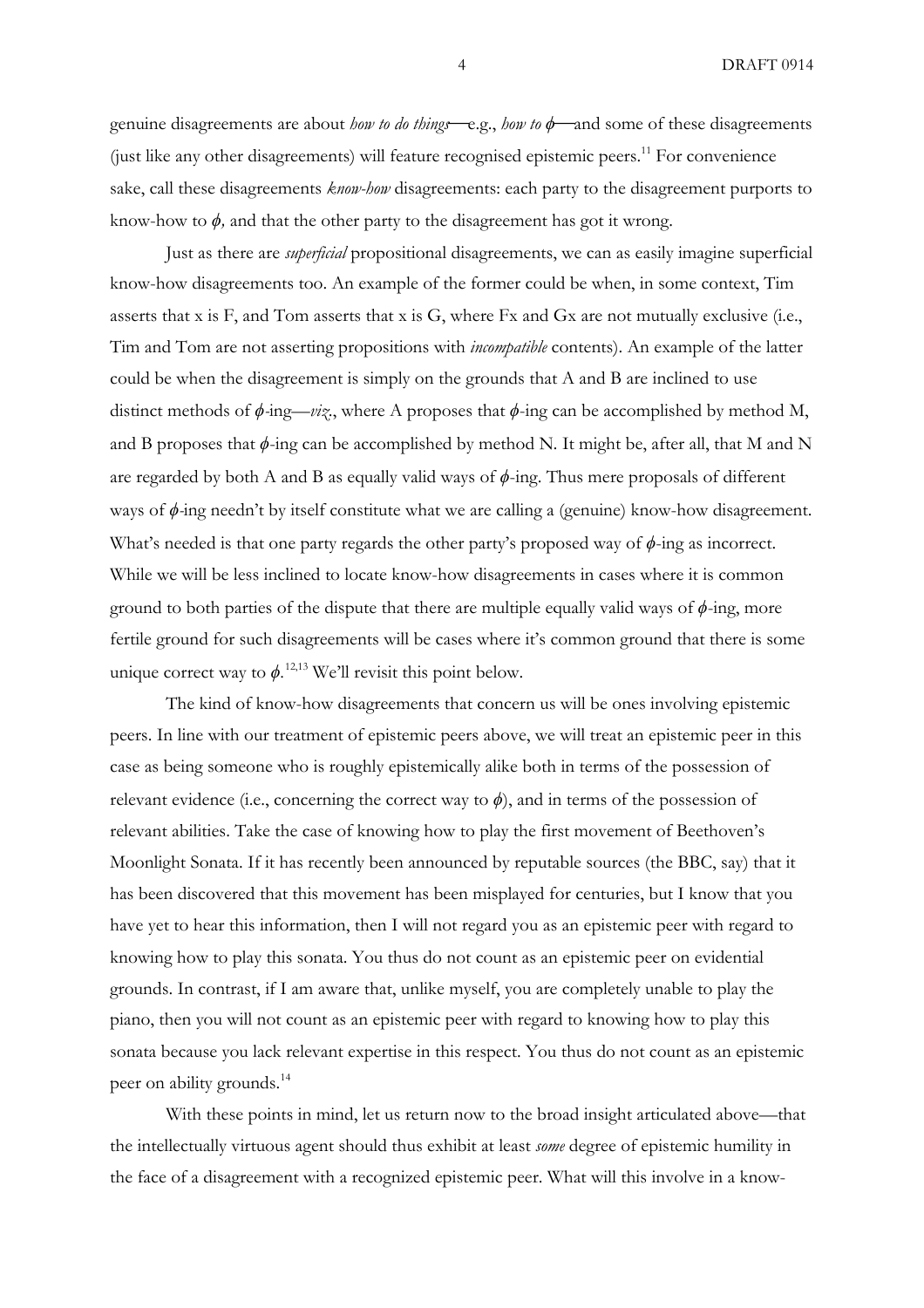how disagreement? As it turns out, this question turns importantly on the prior issue—hotly debated in recent mainstream epistemology—of what it is in virtue of when one knows how to do something. 15

According to one prominent proposal in the literature on knowledge-how—known as *intellectualism*⎯knowledge-how just *is* a kind of knowledge-that, and so knowing how to do something is just a matter of knowing some relevant proposition.<sup>16</sup> In particular, the intellectualist's view is, in short, that *S* knows how to  $\phi$  when for some way *w*, *S* knows that *w* is the way for *S* to *ϕ*. For example, the intellectualist submits that when David knows how to play the first movement of Beethoven's Moonlight Sonata, it will be in virtue of David knowing *that* some way  $w$  is a way for him to play the piece.<sup>17</sup> There are further elements that some intellectualists add to this proposal—for instance, Jason Stanley (2011) notably insists that the relevant item of propositional knowledge must be known under what he calls a 'practical mode of presentation.<sup>18</sup> But we'll set these details aside and concentrate on the core element of the thesis—that one knows how to do something just in case one stands in a propositional relation to some (suitably described) fact.

If the intellectualist about knowledge-how is right—such that knowledge-how just is propositional knowledge—then it follows that know-how disagreements between recognised epistemic peers will be just a special case of the more general class of propositional disagreements between recognised epistemic peers. Hence the requirements of epistemic humility, in the face of a know-how disagreement, will be the requirements of epistemic humility in the face of any more general propositional disagreement. That is, it will simply amount to lowering one's confidence with regard to the target proposition, a proposition which in this case is about some way being the way for one to do something.

To make this point more concrete, let's suppose there are just two incompatible ways to play the first movement of the Moonlight Sonata (say, *w* is the correct sequence of notes, as written by Beethoven, and *w*\* is like *w* but contains a 'bad' series of notes, with a few sequences switched around). If the intellectualist about knowledge-how is correct, then David, upon discovering that his 'piano-peer' (Pete) insists that *w*\*, rather than *w*, is the way to play the first movement of the Moonlight Sonata, should no longer remain just as confident as he was before regarding the proposition that  $w$  is the way to play the piece.<sup>19</sup> And this will just amount to David lowering his credence (to at least some degree) that *w* is true.

In contrast, what is involved in manifesting epistemic humility in know-how disagreements will be less straightforward for those proposals that reject the intellectualist's reduction of knowledge-how to knowledge-that. *Anti-intellectualists* (e.g., Ryle 1945; 1949; Poston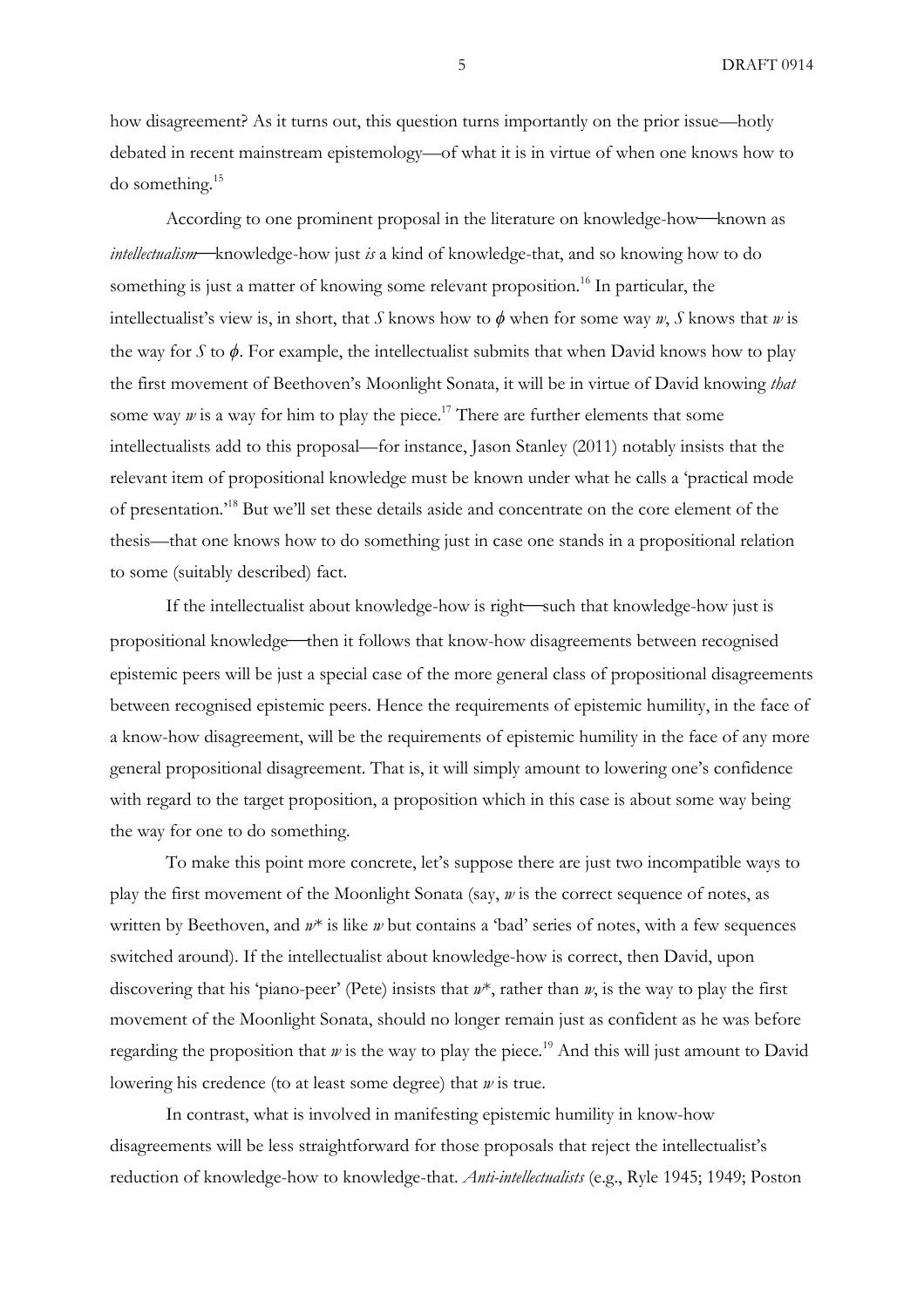2009; Carter *&* Pritchard 2013; 2014) deny the intellectualist's key claim that when one knows how to do something (e.g., to ride a bike), this is in virtue of one's propositional attitudes (e.g., one's propositional attitude with regard to some proposition about a way to *ϕ*). Call this the antiintellectualist's *negative claim*. In conjunction with this negative claim, anti-intellectualists also submit a *positive claim—viz*., that when one knows how to  $\phi$  it will be in virtue of one's relevant abilities*.* 20

We'll engage with the positive claim of the proposal in more detail in the next section. But here it is important to note an interesting and thus-far overlooked implication of the antiintellectualist's negative claim, which is that it follows from this claim that know-how disagreements won't be just a matter of disagreeing about the truth of a proposition. After all, on the anti-intellectualist's proposal, neither side's putative knowledge-how will be in virtue of a propositional attitude which they hold. This turns out to be crucial from the perspective of determining how, according to anti-intellectualism, one should manifest intellectual humility in the face of a know-how disagreement with an epistemic peer. What it means, in short, is that to the extent that some kind of intellectual humility is plausibly required of the virtuous agent in the face of a recognised peer disagreement about how to  $\phi$ , the requisite humility cannot consist (as it will for the intellectualist) simply in belief revision. But then, in virtue of *what* will it consist, exactly?

#### 3. THE PROBLEM CLARIFIED

We saw in the previous section how the anti-intellectualist's negative claim generated a difficult question. If the anti-intellectualist is right that it's not the case that when one knows how to do something this will be in virtue of one's propositional attitudes, then how, exactly, is intellectual humility to be manifested in the face of a know-how disagreement with a recognized epistemic peer?

Attending in closer detail to the anti-intellectualist's positive claim will serve to sharpen the puzzle further. Recall that the key thrust of the anti-intellectualist's positive claim is that when one knows how to do something, it will be in virtue of one's *ϕ*-relevant *abilities* (as opposed to propositional attitudes). <sup>21</sup> While we can make sense of revising credences, it's *prima facie* puzzling how one might go about, in an analogous manner, 'revising abilities'. Abilities, after all, aren't simply objects of propositional attitudes nor are they subject to credence assignments—and so revision looks, on first blush, not easy to make sense of. This spells trouble for the anti-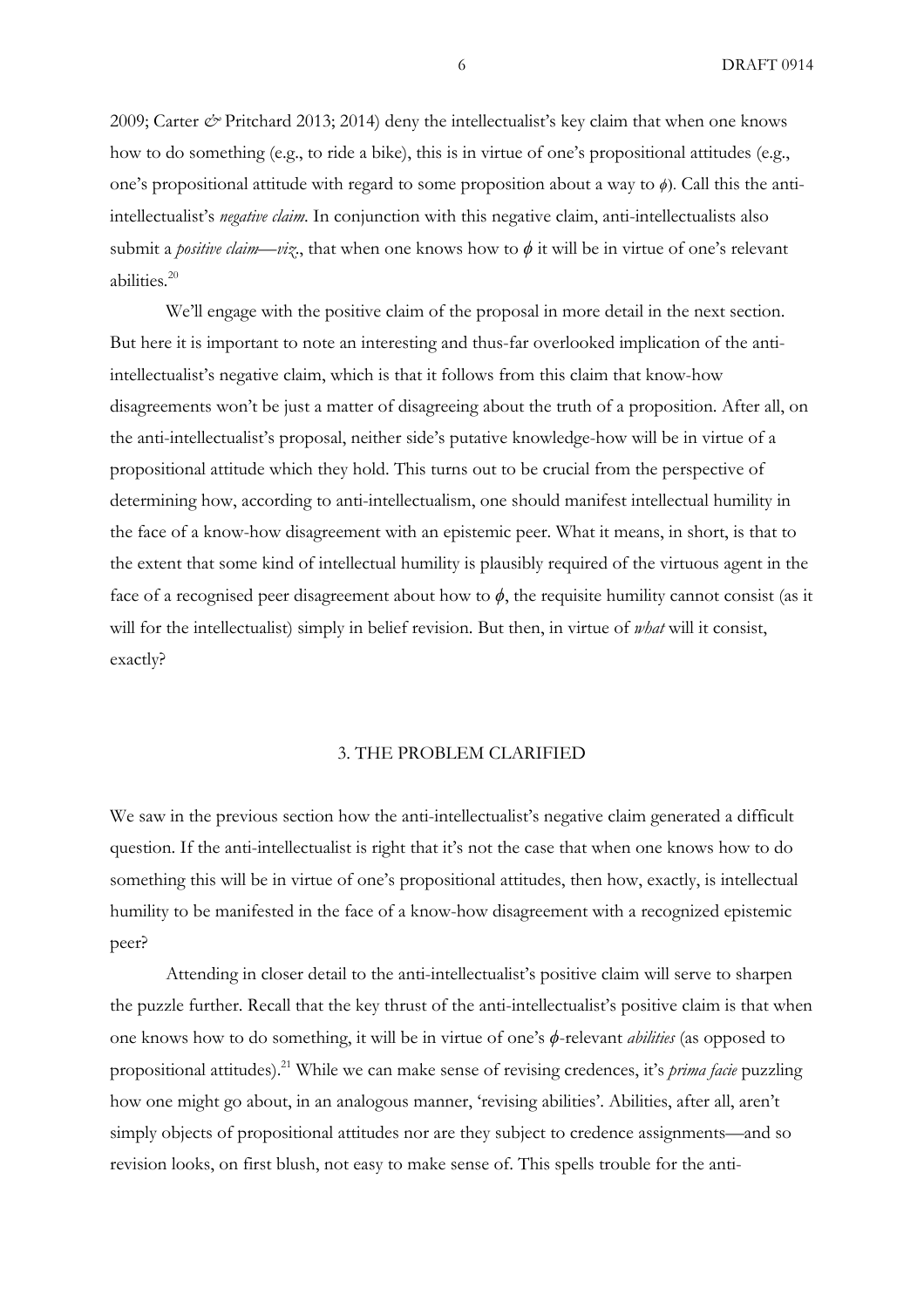intellectualist insofar as she aims to preserve the plausible insight that in the face of disagreement with a recognised epistemic peer the epistemically virtuous agent should adopt some stance of intellectual humility*.*

We shall propose a solution to the problem in the next section, but first we want to locate the problem sketched for anti-intellectualist in a broader context. Until quite recently, intellectualist views tended to be defended on largely linguistic grounds, while (contemporary) anti-intellectualist views, in contrast, were often motivated by appeal to contemporary cognitive science.<sup>22</sup> However, there has been some recent attempts in the literature to break through this *impasse* by appealing to strictly *epistemological* considerations to adjudicate the dispute (e.g., Poston 2009; Carter *&* Pritchard 2013; 2014; Cath 2014). In particular, it has been suggested that knowledge-how has a range of *epistemic* properties which knowledge-that lacks, and that this is at odds with intellectualism.<sup>23</sup> But if it turns out that intellectualism, but not anti-intellectualism, has the resources to make sense of how an epistemically virtuous agent should adopt a stance of intellectual humility in the face of a recognized peer disagreement about know-how, then this will obviously undermine the anti-intellectualist's claim that it has an advantage over intellectualism on specifically epistemological grounds.

### 4. A SOLUTION

Resolving this problem on behalf of anti-intellectualism will require us to fill in the blank in the following analogy:

Belief is to lowering credence as ability is to

Lowering credence is a way to adopt a stance of epistemic humility with regard to belief. But what is a way to adopt a stance of epistemic humility with regard to *ability*?

It will help to make the issue more concrete by considering an example of a know-how disagreement involving recognised epistemic peers. Suppose that there is one and only one way to dismantle the X2000 Bomb, a way that involves a sequence of cutting 20 wires in a particular order, where the 20<sup>th</sup> step involves cutting a red wire (no other colour will do). Call going through this particular sequence of steps way '*w*'. Reddy and Whitey (who take each other to be roughly equals with respect to all skills and evidence which are relevant to bomb dismantling) discover that they disagree about how to dismantle the X2000. Furthermore, suppose that it is common ground between Reddy and Whitey that one and only one sequence will suffice (they do not think, for instance, that there is more than one equally valid sequence of wires that can be cut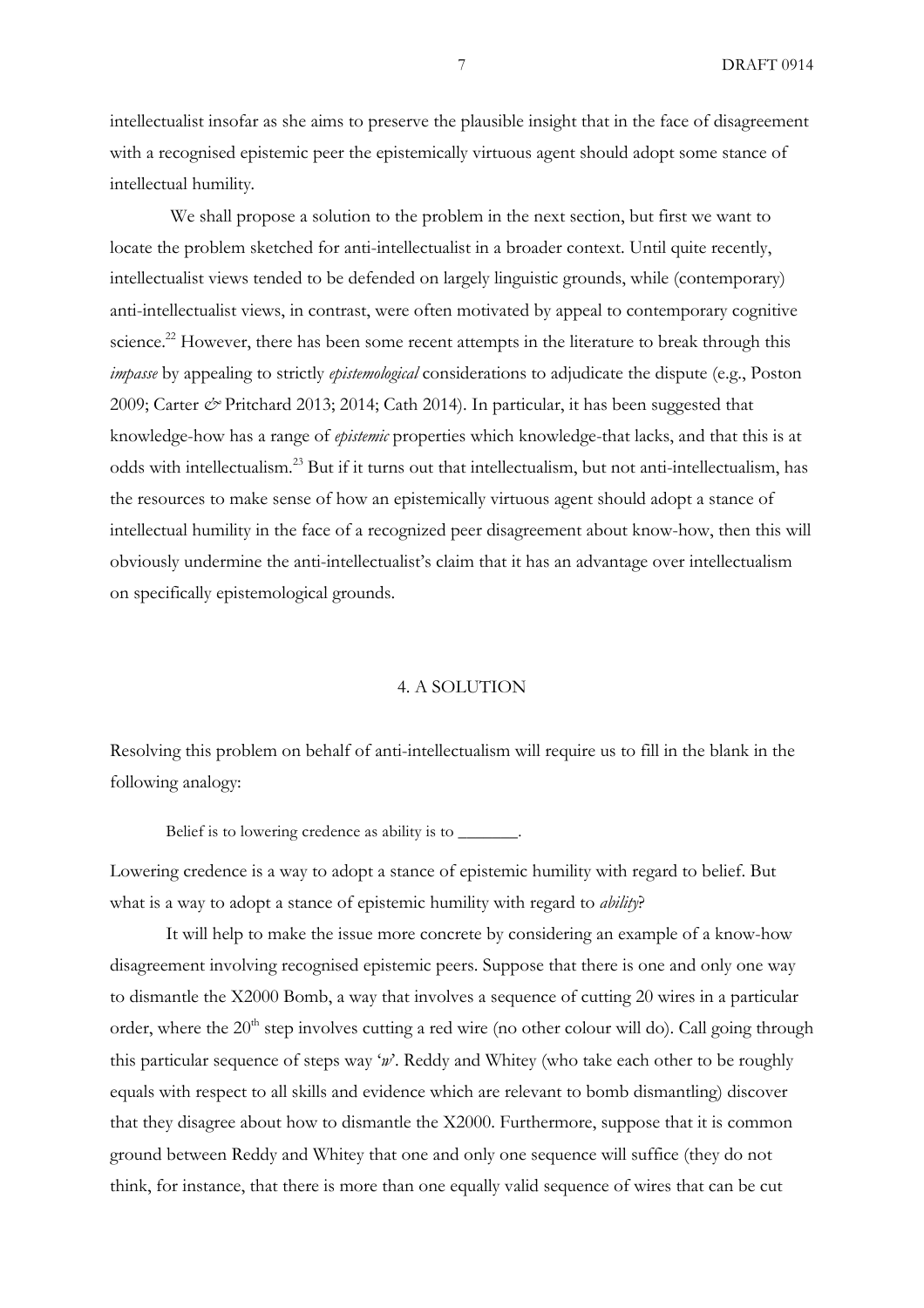with the result that the X2000 will be dismantled). Reddy insists to Whitey that *w* is the way to dismantle the bomb, with the cutting of the *red* wire as the 20<sup>th</sup> step. Whitey insists, however, that Reddy's way wouldn't work, and maintains that cutting the *white* wire (in the final step) is the way to go.

With this case in mind, and to get a feel for what would constitute a plausible answer to the 'analogy' problem, let's consider first a 'bad' answer—bad in the sense of featuring an *overconcessive* response. Suppose that, upon finding that Whitey (his recognized epistemic peer) employs a different and incompatible way of dismantling the X2000 than Reddy himself is disposed to employ, Reddy entirely 'abjures' way *w*, in that he avows to never employ way *w* again in the relevant context (e.g., when faced with the obstacle of dismantling an X2000). Instead, he resolves that in future situations he will simply employ Whitey's way, which involves cutting the white wire.

This response surely involves *too* much intellectual humility—to a fault. <sup>24</sup> In fact, to the extent that intellectual humility is widely taken to be an intellectual virtue, we should expect intellectually virtuous humility to occupy something of a mean between, on the one hand, overconcessiveness and, on the other hand, over-rigidness, or dogmatism. <sup>25</sup> As Robert Roberts and W. Jay Wood (2007, 188) have put it, being willing to very easily substantially overturn one's own intellectual perspective constitutes a vicious kind of 'intellectual flaccidity'.<sup>26</sup>

Just consider, after all, the structurally analogous move from the perspective of the intellectualist about knowledge-how. Intellectually virtuous humility will surely not require that when two recognised epistemic peers disagree with regard to a proposition specifying a way to do something, that each must believe outright the proposition one's disagreeing epistemic peer believes. And, by parity of reasoning, we should not think that in the situation described Reddy should simply employ Whitey's way in future circumstances.

Consider, by contrast, the over-rigid counterpart to the over-concessive move just considered. That is, should Reddy continue to employ his previous method (of cutting the red wire on the  $20<sup>th</sup>$  step) just as before, and to the very same extent, even after he has learned that Whitey, his recognised epistemic peer, employs a different and incompatible method? But this would involve no intellectual humility on his part, at least with regard to the issue of how to dismantle the X2000. As far as bomb dismantling goes, we might well call such a person intellectually arrogant, and dangerously so, given the evident seriousness of the endeavour in question.

Against these two extremes, we claim that the anti-intellectualist has the following much more reasonable 'middle way' available. This is that what is required of the epistemically virtuous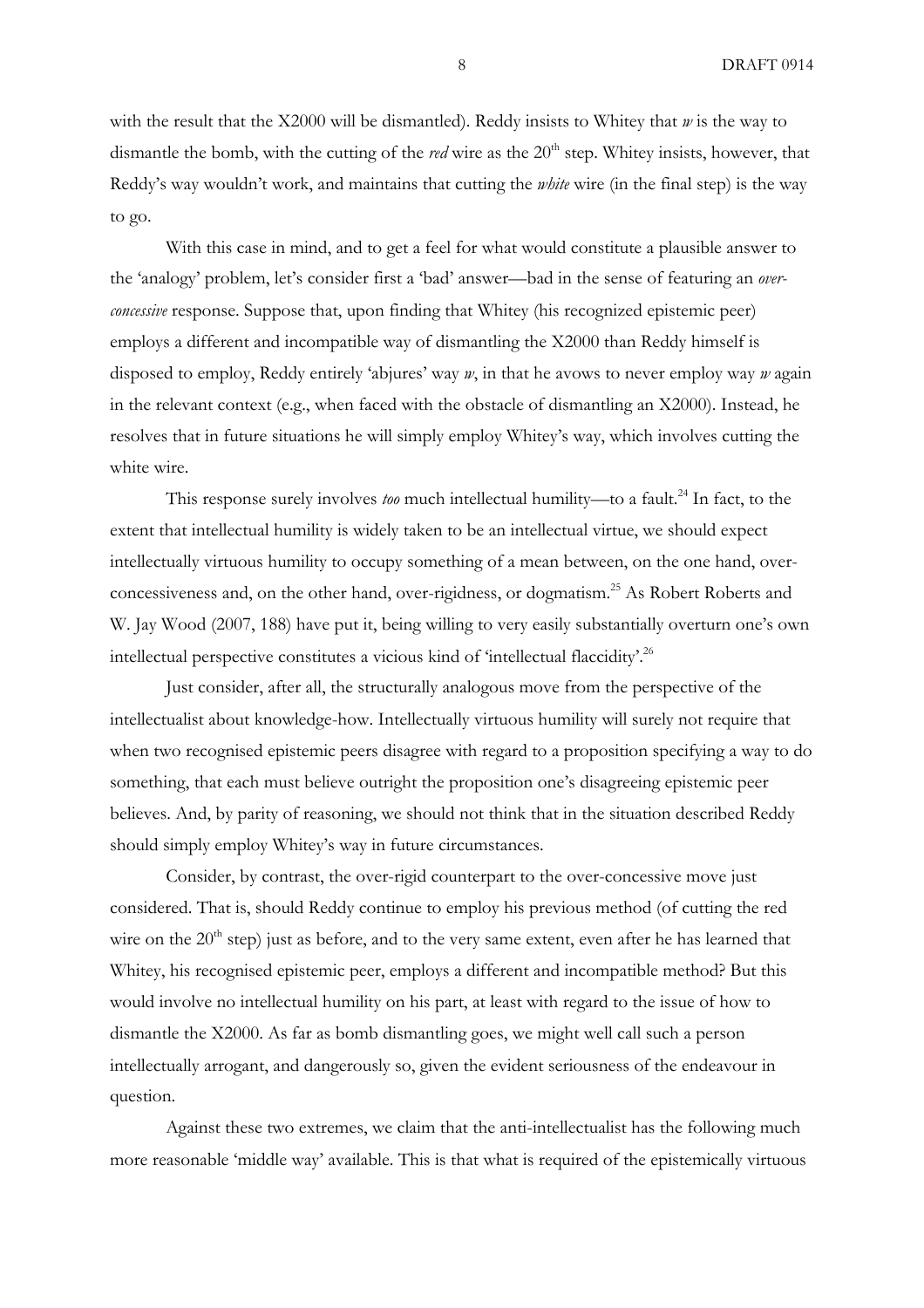agent when confronted with recognised epistemic peer disagreement regarding knowing how to *φ* is plausibly that thereafter she should be disposed to employ her way of *φ*-ing across a *narrower range of practical circumstances* than beforehand. We'll get to the matter of 'how much' narrower shortly.

First, consider what it would be to satisfy this constraint. We will stipulate that prior to the disagreement with Whitey, Reddy would (very confidently) have been willing to employ way *w* to dismantle an X2000 in not merely low-risk scenarios (e.g., when operating on a toy model bomb, in private), and medium-risk scenarios (e.g., where there's only a .0001 chance that the bomb is genuine, rather than a fake), but also in very high-risk, life-or-death situations. For example, to set Reddy's confidence especially high, suppose even further that Reddy would rely on *w* in a high-risk case by volunteering to dismantle the bomb via way *w* even when he is fully aware that there are other experts around. This circumstance is plausibly one in which it is reasonable to employ a method only if one is very-perhaps *maximally*-confident that this method is effective.

Employing his way (*w*) of dismantling the X2000 across a *narrower* range of circumstances, for Reddy, will thus involve being unwilling to rely to the same extent on his way of *φ*–ing in situations like the (very high-risk) situation just described. It will therefore at least involve not volunteering in such a circumstance and, plausibly, will involve quite a bit more caution (e.g., volunteering only if none of the other experts will). Importantly, however, exhibiting an appropriate degree of intellectual humility does *not* mean that Reddy must (after his disagreement with Whitey) *never* rely on *w* in *any* circumstances—rather, what we are proposing is that the range of practical circumstances in which Reddy relies on *w* should be comparatively narrower than before, and that the circumstances in which Reddy should be less inclined to no longer employ *w* will correspond with the circumstances of highest risk in which he was previously prepared to employ *w.* 

Thus, if we suppose that Reddy was originally extremely confident in *w*, then (as we indicated) he will no longer employ *w* in life-or-death circumstances (at least where there are other experts around). This leaves open, though, that Reddy might satisfy the demands of intellectual humility while continuing to rely on *w* in lower-risk scenarios, such as scenarios of medium-level risk. But if we were to instead stipulate that Reddy originally occupied a different starting point, confidence-wise, with respect to *w* (suppose he originally would have relied on *w*  in scenarios of up to only medium-level risk, but not high-level risk), then intellectual humility requires that Reddy now be less inclined to rely on *w* in situations of medium-level risk, while he can continue to rely on *w* in scenarios of low-level risk.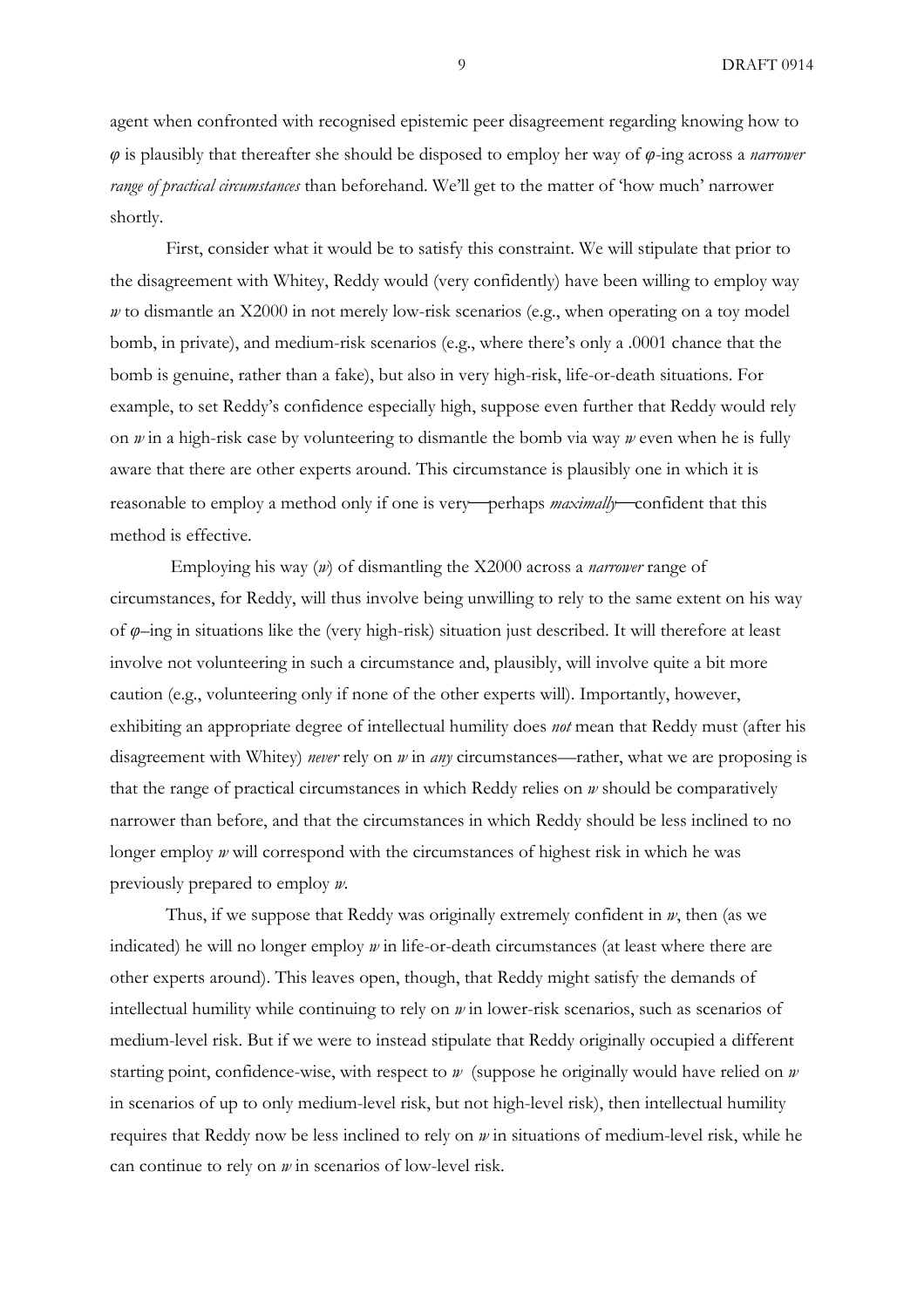There are, at this point, three observations we that we would like to highlight. The first is that this proposal constitutes a way of exercising intellectual humility in the face of know-how disagreements that is available to anti-intellectualist accounts of knowledge-how. There is thus not a specific epistemological problem that faces anti-intellectualist accounts on this score, and hence intellectualist treatments of knowledge-how are not better placed to account for intellectual humility in the face of know-how disagreements.

The second observation is one of analogy. We have proposed that the demands of intellectual humility will be sensitive to the *prior* range of practical circumstances under which one is prepared to employ one's way of *φ*-ing. This is why, for instance, we've proposed that if one would *originally* have relied on one's way of *φ*-ing across an especially wide range of practical circumstances (including very high-risk circumstances), then one might then still be permitted to rely (after recognising the peer disagreement) on one's way of *φ-*ing in situations of medium-level (but not extremely-high) practical risk, even though this will *not* be the case for one who originally (prior to the recognised peer disagreement) would have relied on his way of *φ*-ing in only medium-range levels of practical risk.

The observation by analogy is that a parallel insight is entirely natural in the literature on epistemic peer disagreement as regards belief revision. Consider two individuals, A and B, both recognised epistemic peers and disagreeing about a proposition, *p*. While A had an initial credence in *p* of 1, B had an initial credence in *p* of .5. In granting that the requirements of intellectual humility mean that A and B should both lower their credences in *p*, we should also take into account their very different initial credences. In particular, A will presumably still retain a higher credence in *p* than B even after the disagreement.

The third observation concerns the complicated matter of just *how much narrower* the practical circumstances should be in which an agent will continue to employ her way of *φ*-ing, subsequent to the epistemic peer disagreement. Obviously, for consistency's sake, any answer here should be broadly analogous to what is said in the doxastic case. We are not taking a stand in the doxastic case—this remains a live and on-going debate—and by the same token we are not proposing a definitive answer to this question in our discussion here. One option, for example, might be to follow Elga (2007) in going for a 'split the difference' view, which would result in a quite dramatic reduction in the practical circumstances in which an agent will continue to employ her way of *φ*-ing. But there are of course other options available, some of them less conciliatory.

We think that the important point to bear in mind when it comes to this issue is that the agent needs to call on her virtues—and on her practical wisdom in particular—in order to determine the extent of conciliation required by the disagreement in play. As with all exercise of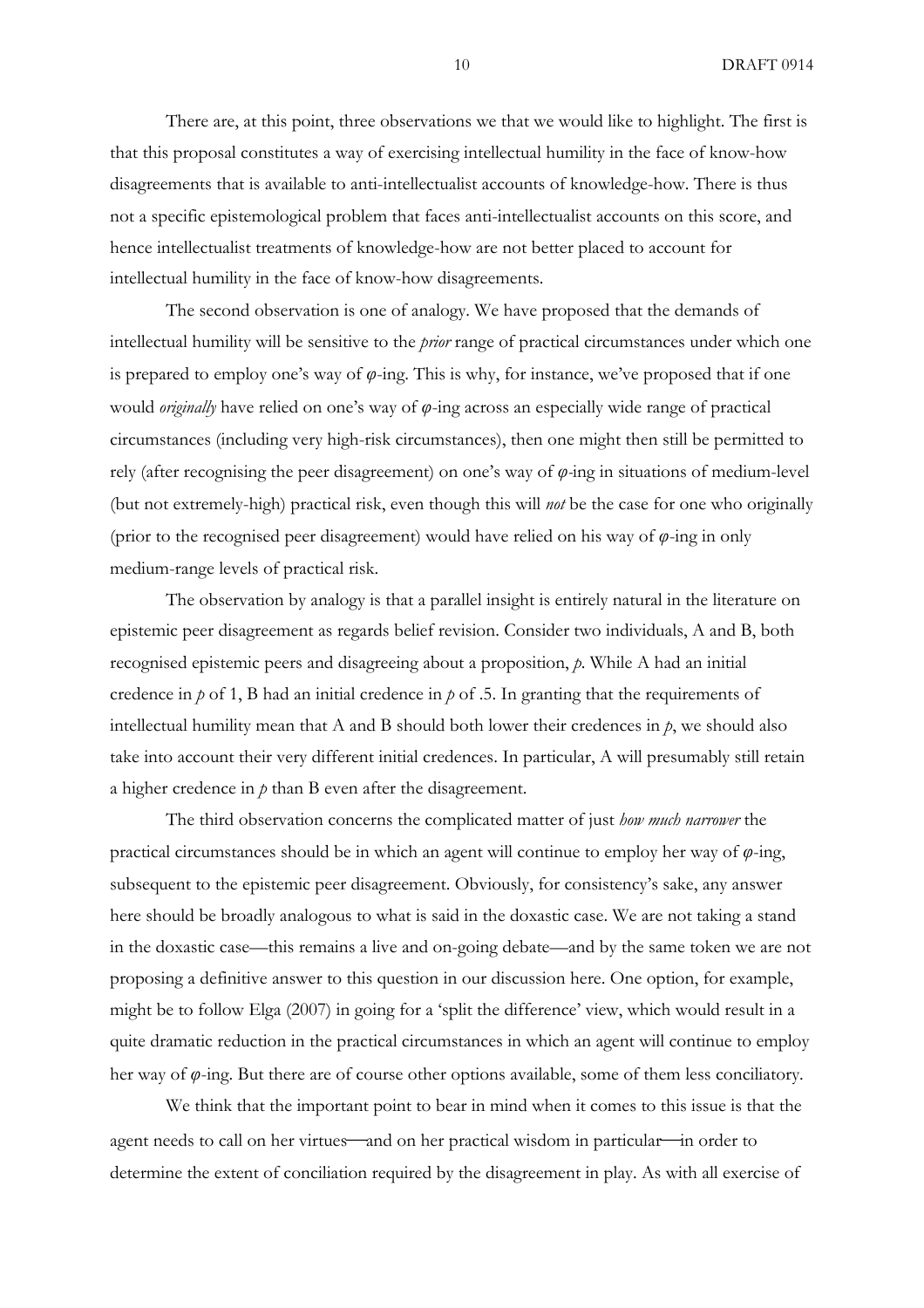11 DRAFT 0914

the virtues, particularly in practical contexts, this is unlikely to be a straightforward matter and certainly won't submit to simple rules which an agent can follow. Virtue requires good judgement, and the right judgement is often very specific to the case in hand. This is one of the reasons why virtuous behaviour is so difficult to codify, if indeed it can be (in any useful way) codified at all. In any case, the issues raised here take us well beyond the remit of this paper, since they concern the very nature of the virtues and how to exercise them.<sup>27</sup>

## 6. CONCLUDING REMARKS

Our primary aim in this paper has been to show that running alongside the lively contemporary debate about propositional epistemic peer disagreement there is also a completely neglected parallel debate about know-how disagreements. Moreover, we've also shown that unless intellectualism about knowledge-how is correct, then there is a *prima facie* problem with accounting for such disagreements. In particular, it is on the face of it hard to see how antiintellectualist accounts of knowledge-how can accommodate the requirements of intellectual humility in the face of recognised epistemic peer disagreements regarding knowledge-how. This potentially constitutes a strike against anti-intellectualist accounts on epistemological grounds, which is surprising given that anti-intellectualist views have recently been specifically defended on epistemological grounds. We have shown, however, that there is a viable account of the requirements of intellectual humility in the face of know-how disagreements which is available to anti-intellectualist proposals. There is thus no reason to prefer intellectualist accounts of knowledge-how, at least on this score.<sup>28</sup>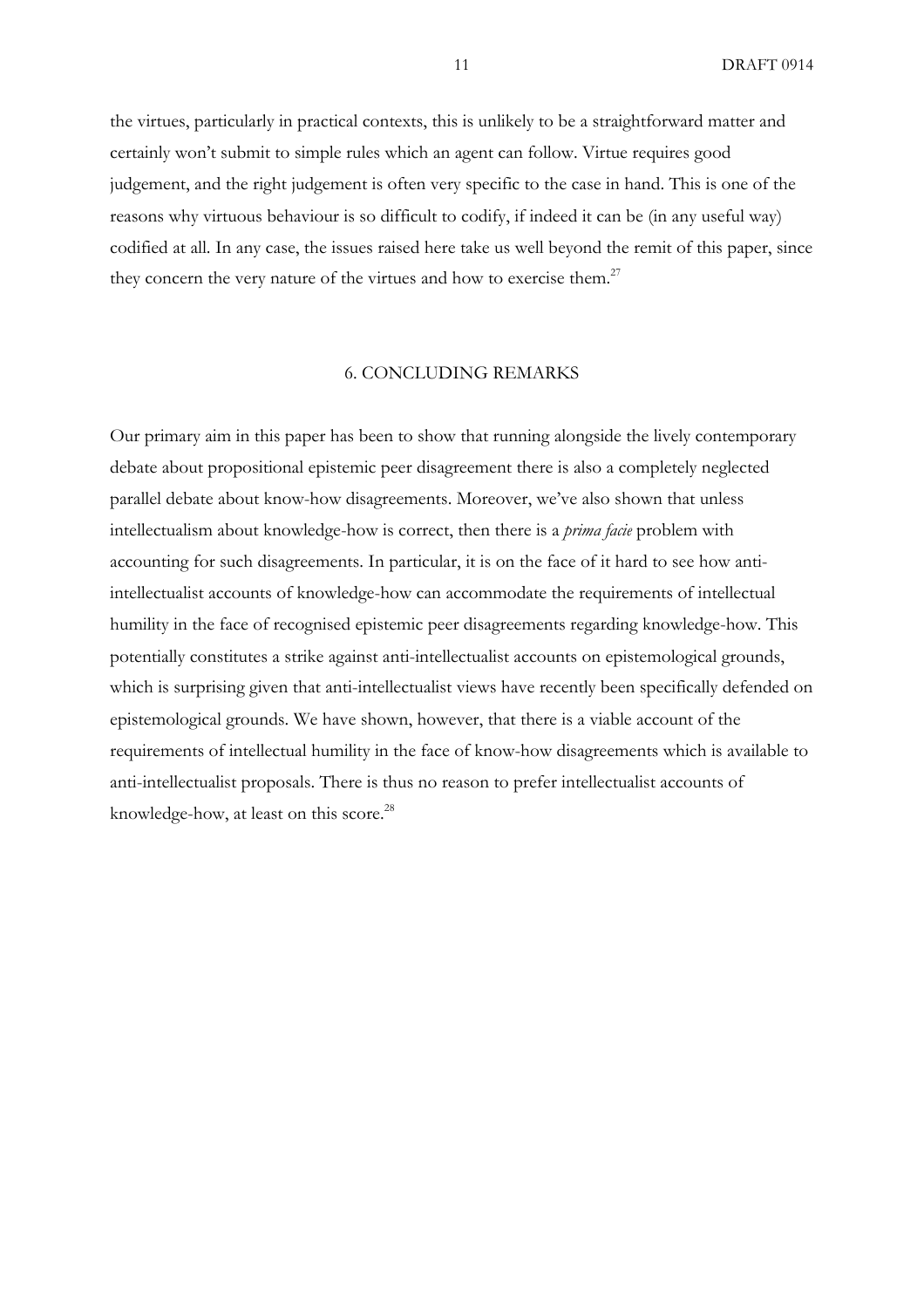#### REFERENCES

- Baehr, J. (2011). *The Inquiring Mind: On Intellectual Virtues and Virtue Epistemology*, Oxford: Oxford University Press.
- Bengson, J., & Moffett, M. (2011*a*). Two Conceptions of Mind and Action: Knowing How and the Philosophical Theory of Intelligence', *Knowing How: Essays on Knowledge, Mind, and*  Action, (eds.) J. Bengson  $\mathcal{Q}$ <sup>x</sup> M. Moffett, 3-58, Oxford: Oxford University Press.
- ⎯⎯ (2011*b*). 'Nonpropositional Intellectualism', *Knowing How: Essays on Knowledge, Mind, and Action*, (eds.) J. Bengson  $\mathcal{Q}^*$  M. Moffett, 161-95, Oxford: Oxford University Press.
- Brogaard, B. (2008). 'Knowledge-The and Propositional Attitude Ascriptions', *Grazer Philosophische Studien* 77, 147-90.
- ⎯⎯ (2009). 'What Mary Did Yesterday: Reflections on Knowledge-wh', *Philosophy and Phenomenological Research* 78, 439-67.
- (2011). 'Knowledge-How: A Unified Account', *Knowing How: Essays on Knowledge, Mind, and Action*, (eds.) J. Bengson  $\mathcal{Q}$ <sup>x</sup> M. Moffett, 136-60, Oxford University Press, Oxford.
- Carter, J. A., *&* Pritchard, D. H. (2013). 'Knowledge-How and Epistemic Luck', *Noûs* (Online First, DOI: 10.1111/nous.12054).
- ⎯⎯ (2014). 'Knowledge-How and Cognitive Achievement', *Philosophy and Phenomenological Research* (Online First, DOI: 10.1111/phpr.12094).
- Carter, J. A. (*Forthcoming*). 'Group Peer Disagreement', *Ratio*.
- Cath, Y. (2014). 'Revisionary Intellectualism and Gettier', *Philosophical Studies* (Online First, DOI: 10.1007/s11098-013-0263-y).
- Christensen, D. (2007). 'Epistemology of Disagreement: The Good News', *The Philosophical Review* 116, 187-217.
- ⎯⎯ (2009*a*). 'Introduction: The Epistemology of Disagreement', *Episteme* 6, 231-32.
- ⎯⎯ (2009*b*). 'Disagreement as Evidence: The Epistemology of Controversy', *Philosophy Compass 4*, 756-67.
- Christensen, D., *&* Lackey, J. (2013). *The Epistemology of Disagreement: New Essays*, Oxford: Oxford University Press.
- Conee, E. (2009). 'Peerage', *Episteme* 6, 313-23.
- Elga, A. (2007). 'Reflection and Disagreement', *Noûs* 41, 478-502.
- Feldman, R. (2007). 'Reasonable Religious Disagreements', *Philosophers Without Gods: Meditations on Atheism and the Secular*, (ed.) L. Anthony, 194-214. Oxford: Oxford University Press.
- Feldman, R., & Warfield, T. (eds.) (2009). *Disagreement*, Oxford: Oxford University Press.
- Glick, E. (2011). 'Two Methodologies for Evaluating Intellectualism', *Philosophy and Phenomenological Research* 83, 398-434.
	- ⎯⎯ (2013). 'Practical Modes of Presentation', *Noûs*, (Online First, DOI: 10.1111/nous.12052).
- Hales, S. (2014). 'Motivations for Relativism as a Solution to Disagreements', *Philosophy* 89, 63-82. Jenkins, C. S. (2014). 'Merely Verbal Disputes', *Erkenntnis* 79, 11-30.
- Karttunen, L. (1977). 'Syntax and Semantics of Questions', *Linguistics and Philosophy* 1, 3-44.
- Kelly, T. (2005). 'The Epistemic Significance of Disagreement', *Oxford Studies in Epistemology* 1, 167-96.
- Lackey, J. (2008). 'A Justificationist View of Disagreement's Epistemic Significance', *Proceedings of the XXII World Congress of Philosophy* 53, 145-54.
- MacFarlane, J. (2007). 'Relativism and Disagreement', *Philosophical Studies* 132, 17-31.
- McDowell, J. (1979). 'Virtue and Reason', *The Monist* 62, 331-50.
- Poston, T. (2009). 'Know How to Be Gettiered?', *Philosophy and Phenomenological Research* 79, 743- 47.
- Pritchard, D. H. (2012*a*). 'Anti-Luck Virtue Epistemology', *Journal of Philosophy* 109, 247-79.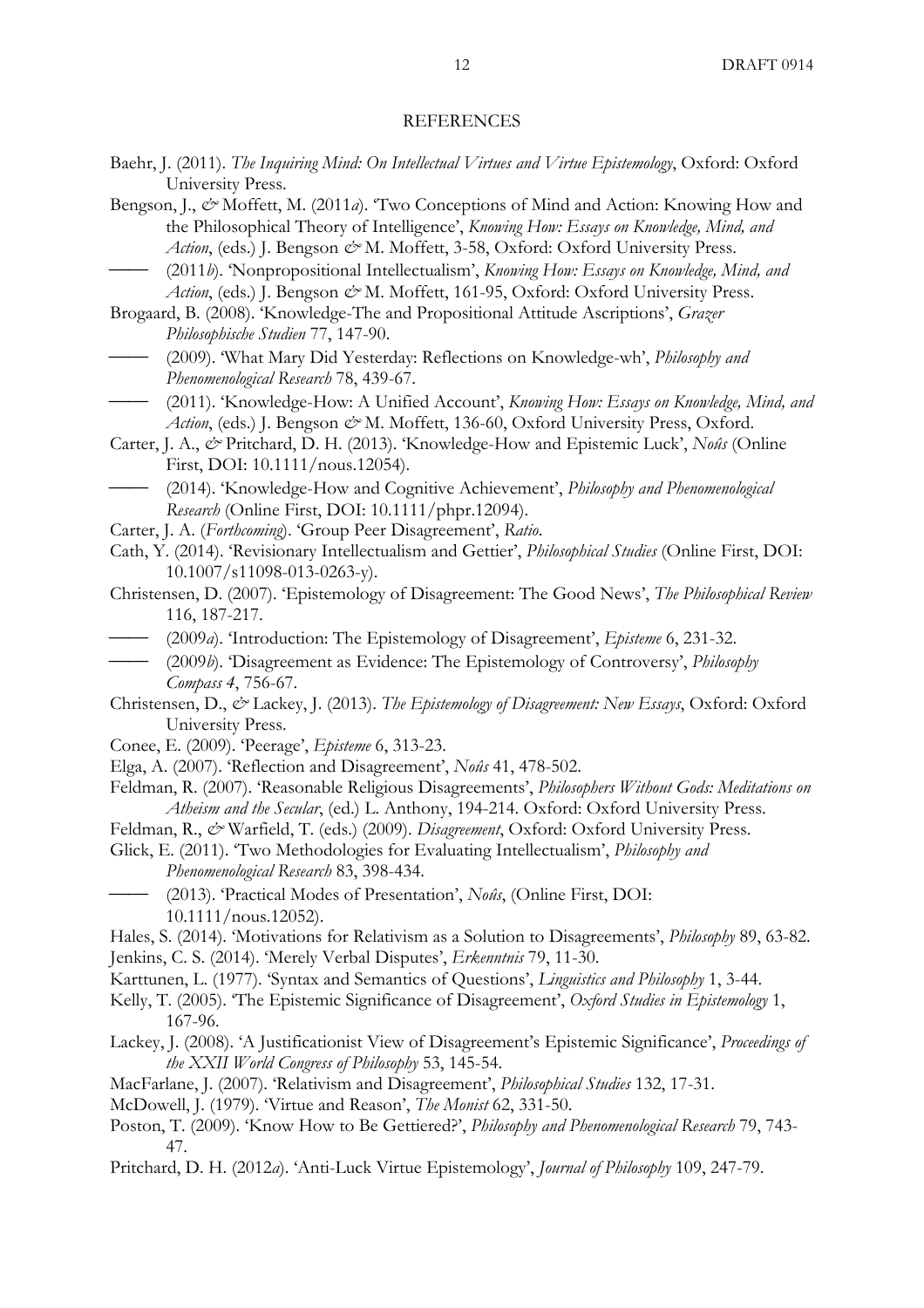⎯⎯ (2012*b*). 'Disagreement, Scepticism, and Track-Record Arguments', *Disagreement and Skepticism*, (ed.) D. Machuca, ch. 8, London: Routledge.

- Pritchard, D. H., Millar, A., & Haddock, A. (2010). *The Nature and Value of Knowledge: Three Investigations,* Oxford: Oxford University Press.
- Roberts, R. C., & Wood, J. W. (2007). *Intellectual Virtues: An Essay in Regulative Epistemology*, Oxford: Oxford University Press.
- Ryle, G. (1945). 'Knowing How and Knowing That', *Proceedings of the Aristotelian Society* 46, 1-16. (1949). *The Concept of Mind*, Chicago, IL: University of Chicago Press.
- Stalnaker, R. (2002). 'Common Ground', *Linguistics and Philosophy* 25, 701-21.
- Stanley, J. (2011). *Know How*, Oxford: Oxford University Press.
- Stanley, J., *&* Krakauer, J. W. (2013). 'Motor Skill Depends on Knowledge of Facts', *Frontiers in Human Neuroscience* 7, 503.
- Stanley, J., *&* Williamson, T. (2001). 'Knowing How', *Journal of Philosophy* 98, 411-44.
- van Inwagen, P. (1996). 'It Is Wrong, Everywhere, Always, for Anyone, to Believe Anything Upon Insufficient Evidence', *Faith, Freedom and Rationality*, (eds.) J. Jordan & D. Howard-Snyder, 137-54, Savage, MD: Rowman  $\mathcal O$  Littlefield.
- Wallis, C. (2008). 'Consciousness, Context, and Know-How', *Synthese* 160, 123-53.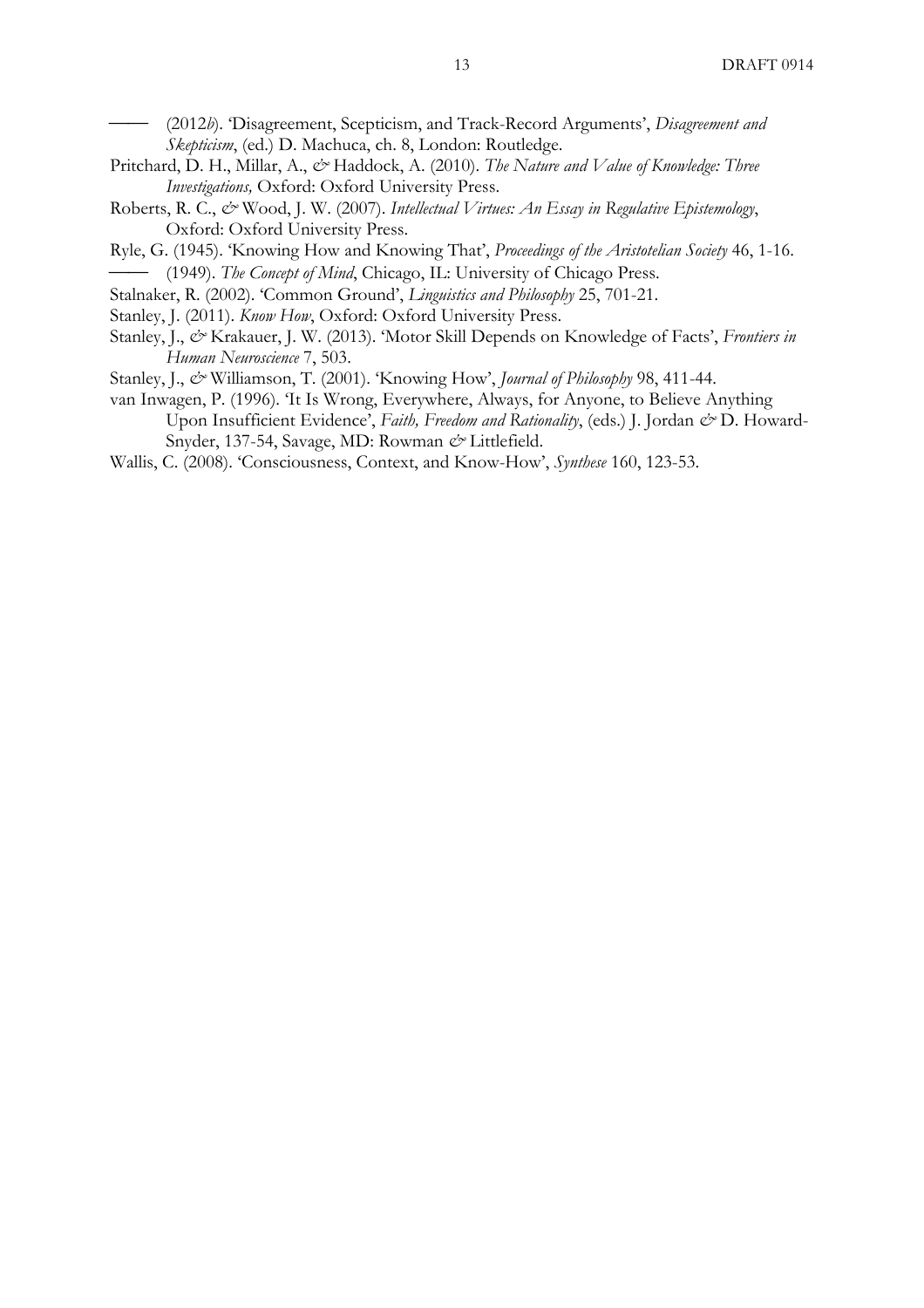#### **NOTES**

<sup>1</sup> For a discussion of various ways of *resolving* disagreements, see Hales (2014).

<sup>2</sup> See Kelly (2005) and van Inwagen (1996) for some notable resistance to this view. See also Pritchard (2012*b*). Note, however, that neither Kelly nor van Inwagen reject the idea that some degree of conciliation is epistemically appropriate in disagreements with epistemic *superiors*, and so neither maintains the strong thesis that disagreements are never epistemically significant.<br><sup>3</sup> See Lackey (2008) for the view that epistemic peerhood should be assessed along both an evidential dimension and

also a cognitive ability dimension. For a more general discussion of epistemic peerhood, see Conee (2009).

<sup>4</sup> See, for example, Elga (2007, 478) for expression of the point that disagreement with epistemic inferiors needn't be epistemically significant.<br><sup>5</sup> In what follows we will, for simplicity, take a disagreement between recognised epistemic peers as involving both

parties recognizing the other as an epistemic peer. Strictly speaking, however, all that is relevant for our purposes is that the party in the disagreement who is our particular focus recognizes the other as an epistemic peer; she need not herself be recognised by the other party as an epistemic peer.

<sup>6</sup> Elga's 'splitting the difference' proposal is framed in terms of credences. Hence, if A's initial credence with regard to  $\dot{p}$  is 1 and B's credence is .5, then A and B should both adjust their credences to .75. Feldman (2007), by contrast, frames the issue in terms of the 'triad' of doxastic attitudes of belief, disbelief, and withholding. Feldman's view is that for an individual who believes *p* and discovers an epistemic peer believes not-*p*, A should move from the attitude of belief to the attitude of withholding. Note that exhibiting epistemic humility does *not* require taking on board either of these positions. As we've framed it, one demonstrates at least some epistemic humility so long as one does not continue believing the target proposition to the same extent. There are, of course, a range of positions available that fall under this general idea. 7 See, for instance, Kelly (2005, §1).

8 For a representative sample of literature in this regard, see Christensen (2009a), Feldman & Warfield (2009), and Christensen *&* Lackey (2013).

<sup>9</sup> See also Christensen (2009*b*, 757). As he puts it, such cases are ones "where one comes to believe *p* on the basis of certain evidence, and learns that one's apparent epistemic peer has reached the opposite conclusion on the basis of the same evidence."

<sup>10</sup> To dispel a potential confusion here: we have said that most disagreements are propositional disagreements, though we've also characterized such disagreements as disagreements about *whether p*. Following received thinking about the semantics of wh-expressions (e.g., Karttunen 1977), we are taking it that one knows whether *p* iff one knows, for some *proposition* x, that x is the answer to some contextually relevant wh-question. Thus, disagreements about whether  $p$  are fundamentally propositional disagreements.<br><sup>11</sup> We are not here attempting to provide a full account of what it is for a disagreement to be genuine, as opposed to,

say, 'merely verbal'. In this respect, we're following the norm in the literature to accept as genuine exchanges where *prima facie* mutually precluding positions are advanced. The simplest such case will be on the 'assert/deny' model, where A asserts that *p* and B denies that *p*. For some critical discussion of this simple view, see Karttunen (1977). See also Jenkins (2014) for helpful discussion on the difference between *bona fide* disagreements and merely verbal disputes.

<sup>12</sup> We are understanding 'common ground' here in the standard way, along the lines of Stalnaker (2002).

<sup>13</sup> Note, however, that what we've said here is compatible with recognizing that know-how disagreements can be genuine even when, in fact, there are multiply valid ways to *ϕ.* Suppose that (as is very plausible) there are equally valid ways to drive from New York to Los Angeles; there is no unique correct way to do this, *simpliciter*. (For example, some routes might be best, from the perspective of safety, while others are best with respect to making good time, and so on). Even in such a case, we can quite easily imagine two individuals arguing (without taking into account any of these factors) in such a way that each proposes her own method as *the* correct way to *ϕ,* and that the other person's method is wrong. In this case, it is common ground between A and B that there is one unique correct way of *ϕ*-ing, even though there is not, in fact, a unique correct way of *ϕ*-ing.

<sup>14</sup> Note that one difference between epistemic peerhood in the case of know-how disagreement, in contrast to propositional disagreements, is that in the latter case the abilities at issue are specifically cognitive, whereas they need not be in the former case (e.g., the issue could be whether one's interlocutor has piano-playing abilities, as in the example just cited). To this extent, epistemic peerhood when it comes to know-how disagreement is a little less epistemic than the corresponding notion at issue in propositional disagreements.<br><sup>15</sup> The epistemology of knowledge-how has been revitalized in recent years, largely due to an influential paper by

Stanley  $\mathcal O$ <sup>x</sup> Williamson (2001) which argued against the received view—owing primarily to Ryle (1945; 1949)—that knowledge how is fundamentally different from knowledge-that. See Bengson  $\mathcal{O}^*$  Moffett (2011*b*) for a nice summary of the current state of play regarding knowledge-how.

<sup>16</sup> At least, this 'reductive' claim is held by the most popular version of intellectualism in the recent literature *reductive intellectualism*—according to which it's claimed both that: (i) when one knows how to *ϕ,* this will be in virtue of one's propositional attitudes (e.g., in virtue of one's knowing some proposition); and (ii) that the metaphysical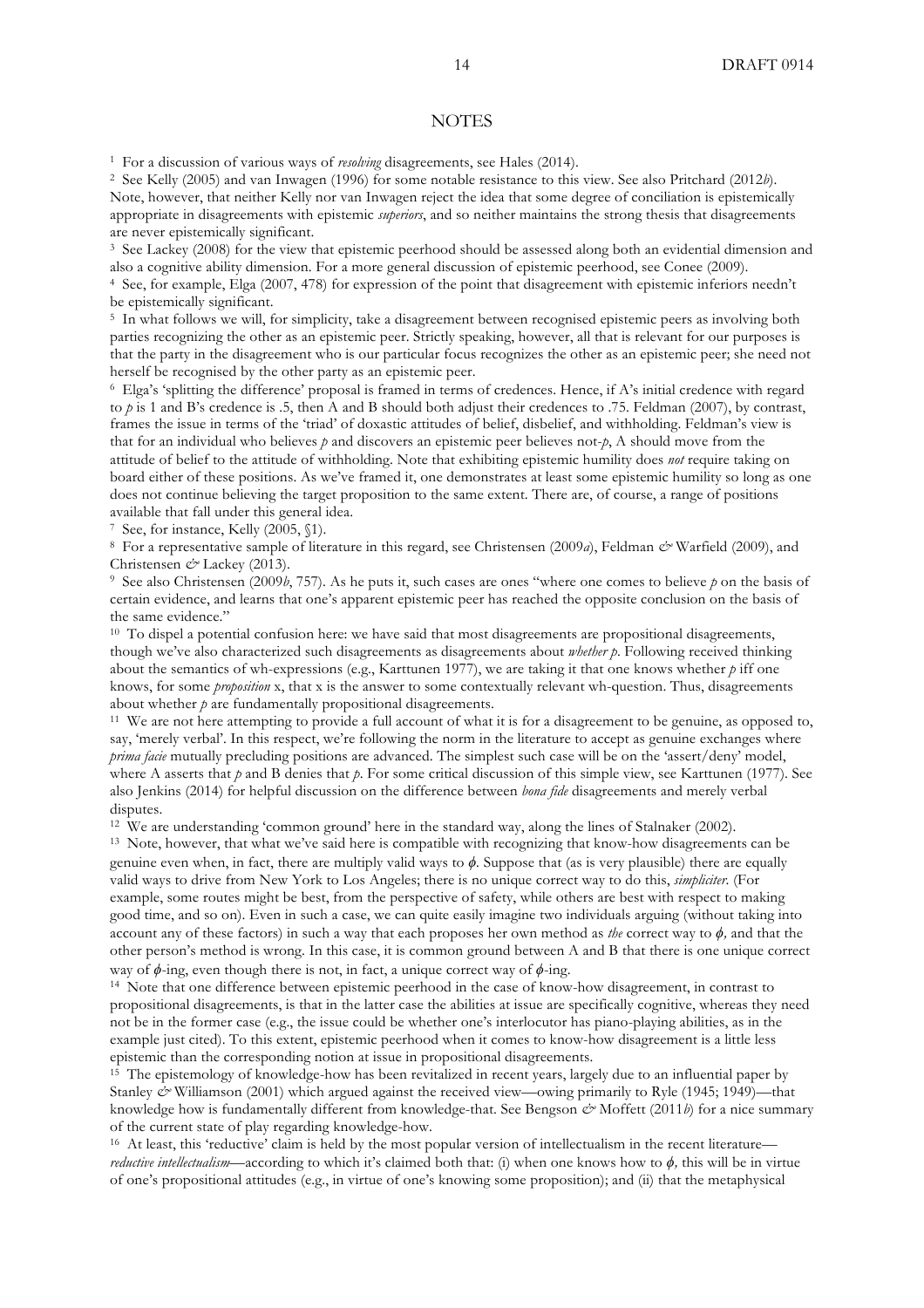nature of knowledge-how is that of a relation between an agent and a proposition (such that the metaphysical nature of knowledge-how is that of a propositional knowledge relation). As Bengson *&* Moffett (2011*b*) have noted, one counts as an intellectualist provided one accepts (i). Thus intellectualists, as such, needn't also embrace the further 'reductive' claim characterized by (ii). Bengson  $\mathcal{O}^*$  Moffett take this line in embracing (i) and denying (ii). They think that although one knows how to  $\phi$  in virtue of one's propositional attitudes, it's false that the metaphysical nature of knowledge-how is that of a relation between an agent and a proposition. Instead, on their intellectualist proposal the metaphysical relation is an objectual attitude relation between an agent and a way of *ϕ*-ing. As such, Bengson *&* Moffett's proposal constitutes a 'non-reductive' variety of intellectualism. For the sake of our discussion we will be focusing on standard reductive versions of the view, which embrace both (i) and (ii).

<sup>17</sup> We are taking it that one plays the first movement of the Moonlight Sonata only if one plays a particular sequence of notes. And so while there is *some* flexibility about how one can play the Moonlight Sonata (e.g., standing up as opposed to sitting down), there is no flexibility with regard to the series of notes played. If one plays a different series of notes, then while one might have played a *variation on* the Moonlight Sonata, one has not played *the* Moonlight Sonata.

<sup>18</sup> For the original statement of this idea, see Stanley *&* Williamson (2001, 429). See Glick (2013) for helpful discussion of this point.

<sup>19</sup> We want to cut off at the pass a potential objection. Recall that according to a Stanley-style intellectualism, David knows how to *ϕ* only if he knows that some way *w* is a way for *David* to *ϕ.* Hence, it might be suggested that Pete is not disagreeing with David when he submits that *w* is not the way *for Pete* to *ϕ.* As such, know-how disagreements (by encoding the subject into the target proposition) are not genuine disagreements any more than are, say, contextualiststyle disagreements about predicates of personal taste, where the attributor's standard is encoded into the proposition expressed in the context of use. (See MacFarlane (2007) for further discussion of this kind of contextualism). We think this point can easily be set aside. This is because the kind of know-how disagreements that we are envisaging are precisely the kind of cases where the way to *ϕ* is genuinely in dispute. After all, David doesn't just hold that  $w$  is the way for David to play the Moonlight sonata, but that it is also the way *for Pete* to play it too.<br><sup>20</sup> See Glick (2011) for discussion of anti-intellectualism as involving both these negative an <sup>21</sup> See Ryle (1945) for one of the most familiar expressions of this idea. Part of Ryle's rationale in this paper, as well as in Ryle (1949, ch. 2), is that intellectualist accounts of intelligent action succumb to vicious regresses. While Ryle (1945) offers one such regress, his most famous regress argument is proposed in Ryle (1949). See Stanley (2011, ch. 1) for a sustained criticism of Ryle's regress arguments. Importantly, however, the plausibility of anti-intellectualism

does not *hinge* upon the success of Ryle's original regress arguments against the view.<br><sup>22</sup> See Stanley  $\mathcal{O}'$  Williamson (2001) and Stanley (2011) for prominent examples of intellectualism being motivated on linguistic grounds. In terms of the relationship between anti-intellectualism and cognitive science, there is a growing precedent within cognitive science to advert to the distinction between declarative and procedural knowledge to forge a wedge between knowledge-that and knowledge-how, respectively. See, for instance, Wallis (2008). See also Stanley & Krakauer (2013).<br><sup>23</sup> Poston (2009), for instance, has argued that knowledge-how and knowledge-that come apart because the former,

but not the latter is resilient to being undermined by Gettier-style intervening luck. To the extent that this is right, it would mean that knowledge-how and knowledge-that have different epistemic properties, a claim that Stanley (2011, 216) himself acknowledges would count against the (reductive) intellectualist's proposal. Drawing on earlier work on knowledge and epistemic luck by Pritchard—see especially Pritchard, Millar  $\dot{\mathscr{C}}$  Haddock (2010, chs. 1-4) and Pritchard (2012*a*)—Carter & Pritchard (2013) make a rather different luck-based argument against intellectualism. They claim that while the kind of 'intervening' epistemic luck found in standard Gettier-style cases is (*contra* Poston) no more compatible with knowledge-how than it is with knowledge-that, the very different 'environmental' kind of epistemic luck *is* compatible with knowledge-how (but not also with knowledge-that). In addition, and drawing on the same body of previous work by Pritchard, Carter *&* Pritchard (2014) further argues that knowledge-how and knowledge-that differ along dimensions of cognitive achievement. The latter, they argue, does not require cognitive achievement, while the former does.

<sup>24</sup> We might say that what features here is something akin to the intellectual vice of epistemic under-confidence.

<sup>25</sup> For some helpful recent work on intellectual humility as a virtue, see Baehr (2011)

<sup>26</sup> Consider Roberts *&* Woods' (2007) discussion of the following case, involving a student taking her first introductory course in philosophy:

"[…] she treats the survey as a smorgasbord at which she partakes with an appetite. Within a course of sixteen weeks she may have been a Platonist, an empiricist, a skeptic, a Cartesian, a Kantian, a utilitarian, a social contractor, a mind-body-dualist, a Berkeleyan idealist, a reductive materialist […] she commits quickly to each theory, easily relinquishing its contrary, then passing on to the next. She is bright, but under the pressure of successive presentations of ideas, her intellectual character is too soft to hold onto a position." (Roberts *&* Wood 2007, 188)

<sup>27</sup> For an influential account of the exercise of virtue as essentially uncodifiable, see McDowell (1979). Although McDowell's focus here is on the ethical virtues, his proposal has application to the virtues more generally.